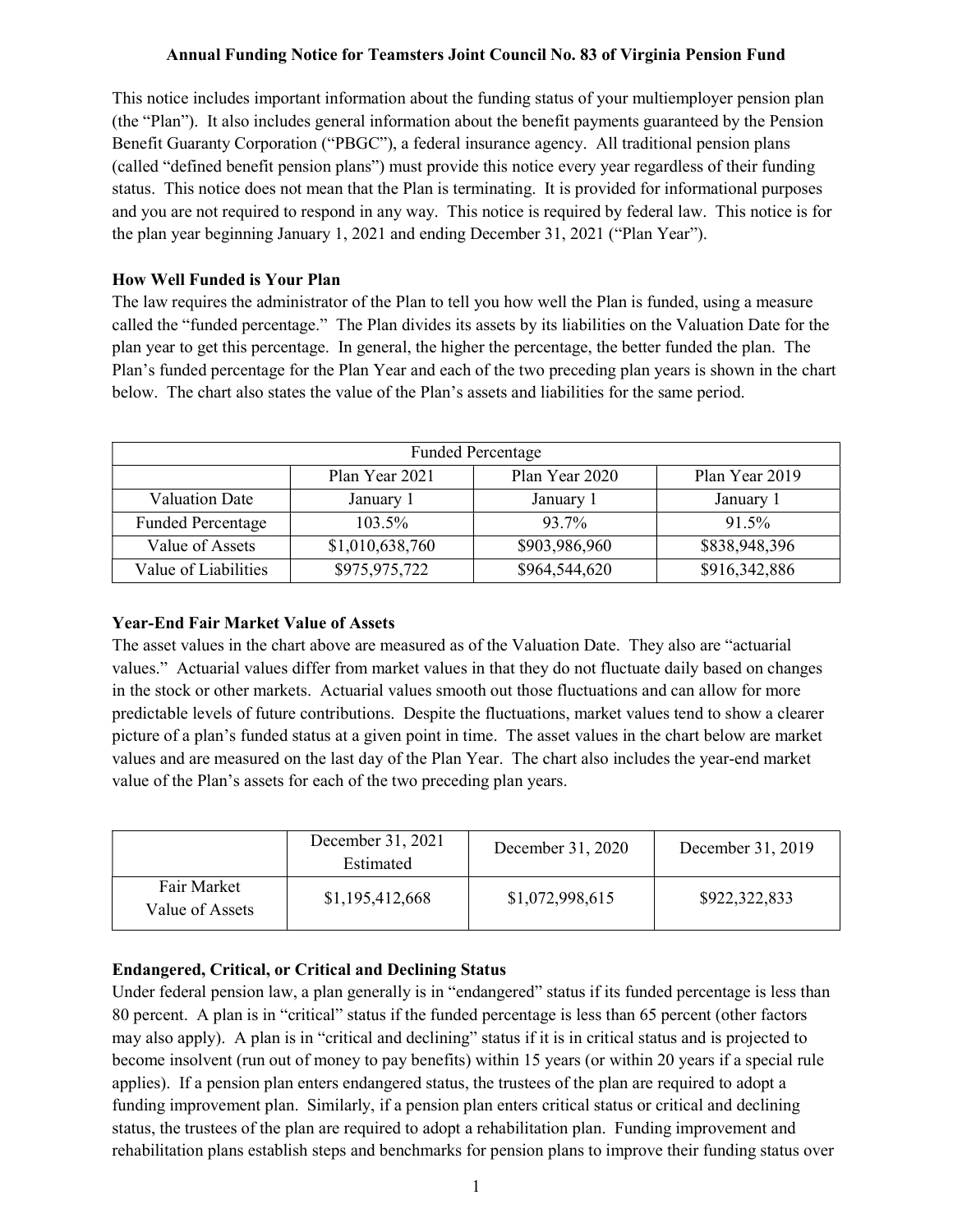a specified period of time. The plan sponsor of a plan in critical and declining status may apply for approval to amend the plan to reduce current and future payment obligations to participants and beneficiaries.

# The Plan was not in endangered, critical, or critical and declining status in the 2021 Plan Year and is not in endangered, critical, or critical and declining status in the current plan year (2022).

# Participant Information

The total number of participants and beneficiaries covered by the Plan on the valuation date was 7,789. Of this number, 2,768 were current employees, 3,949 were retired and receiving benefits, and 1,072 were retired or no longer working for the employer and have a right to future benefits.

# Funding & Investment Policies

Every pension plan must have a procedure to establish a funding policy for plan objectives. A funding policy relates to how much money is needed to pay promised benefits. The funding policy of the Plan is that it is fully funded by contributions made by employers pursuant to collective bargaining agreements and participation agreements with unions that represent the Plan's participants.

Pension plans also have investment policies. These generally are written guidelines or general instructions for making investment management decisions. The investment policy of the Plan is to maximize the total rate of return over the long term, subject to preservation of capital, by diversifying the allocation of capital among professional investment managers with various investment styles.

Under the Plan's investment policy, the Plan's assets were allocated among the following categories of investments, as of the end of the Plan Year. These allocations are percentages of total assets:

| <b>Asset Allocation</b>                                                          | Percentage |  |
|----------------------------------------------------------------------------------|------------|--|
| 1. Cash (Interest bearing and non-interest bearing)                              | 4.20       |  |
| 2. U.S. Government securities                                                    | 3.76       |  |
| 3. Corporate debt instruments (other than employer securities):                  |            |  |
| Preferred                                                                        |            |  |
| All other                                                                        | 4.64       |  |
| 4. Corporate stock (other than employer securities)                              |            |  |
| Preferred                                                                        |            |  |
| All other                                                                        | 22.94      |  |
| 5. Partnership/joint venture interests                                           | 9.93       |  |
| 6. Real estate (other than employer real property)                               |            |  |
| 7. Loans (other than to participants)                                            |            |  |
| 8. Participant loans                                                             |            |  |
| 9. Value of interest in common /collective trusts                                | 52.11      |  |
| 10. Value of interest in pooled separate accounts                                |            |  |
| 11. Value of interest in master trust investment accounts                        |            |  |
| 12. Value of interest in 103-12 investment entities                              |            |  |
| 13. Value of interest in registered investment companies (e.g., mutual funds)    |            |  |
| 14. Value of funds held in insurance co. general account (unallocated contracts) |            |  |
| 15. Employer-related investments:                                                |            |  |
| <b>Employer securities</b>                                                       |            |  |
| Employer real property                                                           |            |  |
| 16. Buildings and other property used in plan operation                          | 0.02       |  |
| 17. Other                                                                        | 2.40       |  |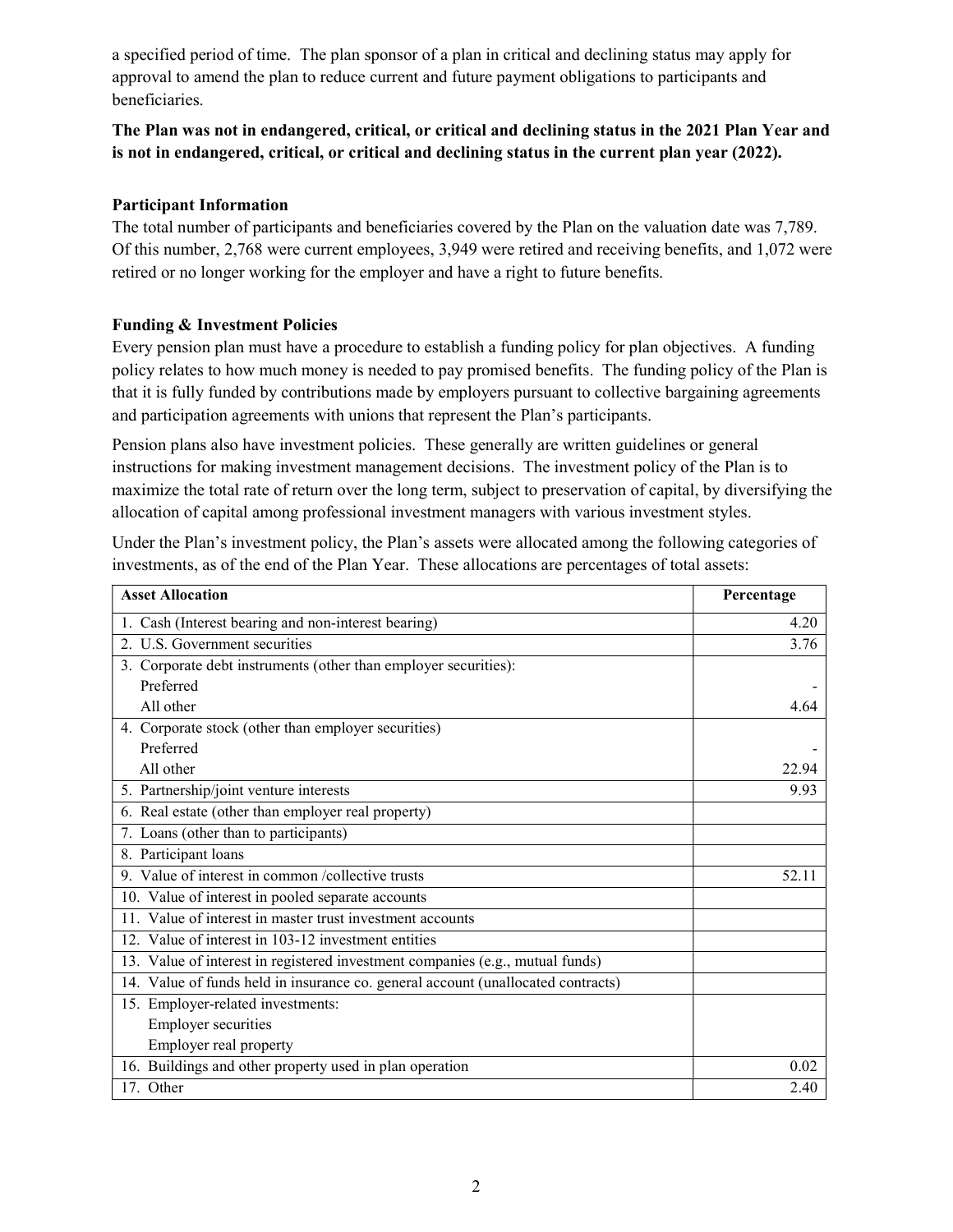For information about the Plan's investment in any of the following types of investments – common/collective trusts, pooled separate accounts, or 103-12 investment entities – contact Amy Timmons at 804-282-3131 or by email at yourfund@tjc83funds.net.

# Events Having a Material Effect on Assets or Liabilities

By law this notice must contain a written explanation of new events that have a material effect on plan liabilities or assets. This is because such events can significantly impact the funding condition of a plan. For the plan year beginning on January 1, 2022, the Plan expects no material events to have such an effect.

#### Right to Request a Copy of the Annual Report

Pension plans must file annual reports with the US Department of Labor. The report is called the "Form 5500". These reports contain financial and other information. You may obtain an electronic copy of your Plan's annual report by going to www.efast.dol.gov and using the search tool. Annual reports also are available from the US Department of Labor, Employee Benefits Security Administration's Public Disclosure Room at 200 Constitution Avenue, NW, Room N-1513, Washington, DC 20210, or by calling 202.693.8673. Or you may obtain a copy of the Plan's annual report by making a written request to the plan administrator. Annual reports do not contain personal information, such as the amount of your accrued benefit. You may contact your plan administrator if you want information about your accrued benefits. Your plan administrator is identified below under "Where to Get More Information."

#### Summary of Rules Governing Insolvent Plans

Federal law has a number of special rules that apply to financially troubled multiemployer plans that become insolvent, either as ongoing plans or plans terminated by mass withdrawal. The plan administrator is required by law to include a summary of these rules in the annual funding notice. A plan is insolvent for a plan year if its available financial resources are not sufficient to pay benefits when due for that plan year. An insolvent plan must reduce benefit payments to the highest level that can be paid from the plan's available resources. If such resources are not enough to pay benefits at the level specified by law (see Benefit Payments Guaranteed by the PBGC, below), the plan must apply to the PBGC for financial assistance. The PBGC will load the plan the amount necessary to pay benefits at the guaranteed level. Reduced benefits may be restored if the plan's financial condition improves.

A plan that becomes insolvent must provide prompt notice of its status to participants and beneficiaries, contributing employers, labor unions representing participants, and PBGC. In addition, participants and beneficiaries also must receive information regarding whether, and how, their benefits will be reduced or affected, including loss of a lump sum option.

#### Benefit Payments Guaranteed by the PBGC

The maximum benefit that the PBGC guarantees is set by law. Only benefits that you have earned a right to receive and that cannot be forfeited (called vested benefits) are guaranteed. There are separate insurance programs with different benefit guarantees and other provisions for single-employer plans and multiemployer plans. Your Plan is covered by PBGC's multiemployer program. Specifically, the PBGC guarantees a monthly benefit payment equal to 100 percent of the first \$11 of the Plan's monthly benefit accrual rate, plus 75 percent of the next \$33 of the accrual rate, times each year of credited service. The PBGC's maximum guarantee, therefore, is \$35.75 per month times a participant's credited service.

Example 1: If a participant with ten (10) years of credited service has an accrued monthly benefit of \$600, the accrual rate for purposes of determining the PBGC guarantee would be determined by dividing the monthly benefit by the participant's years of service (\$600/10), which equals \$60. The guaranteed